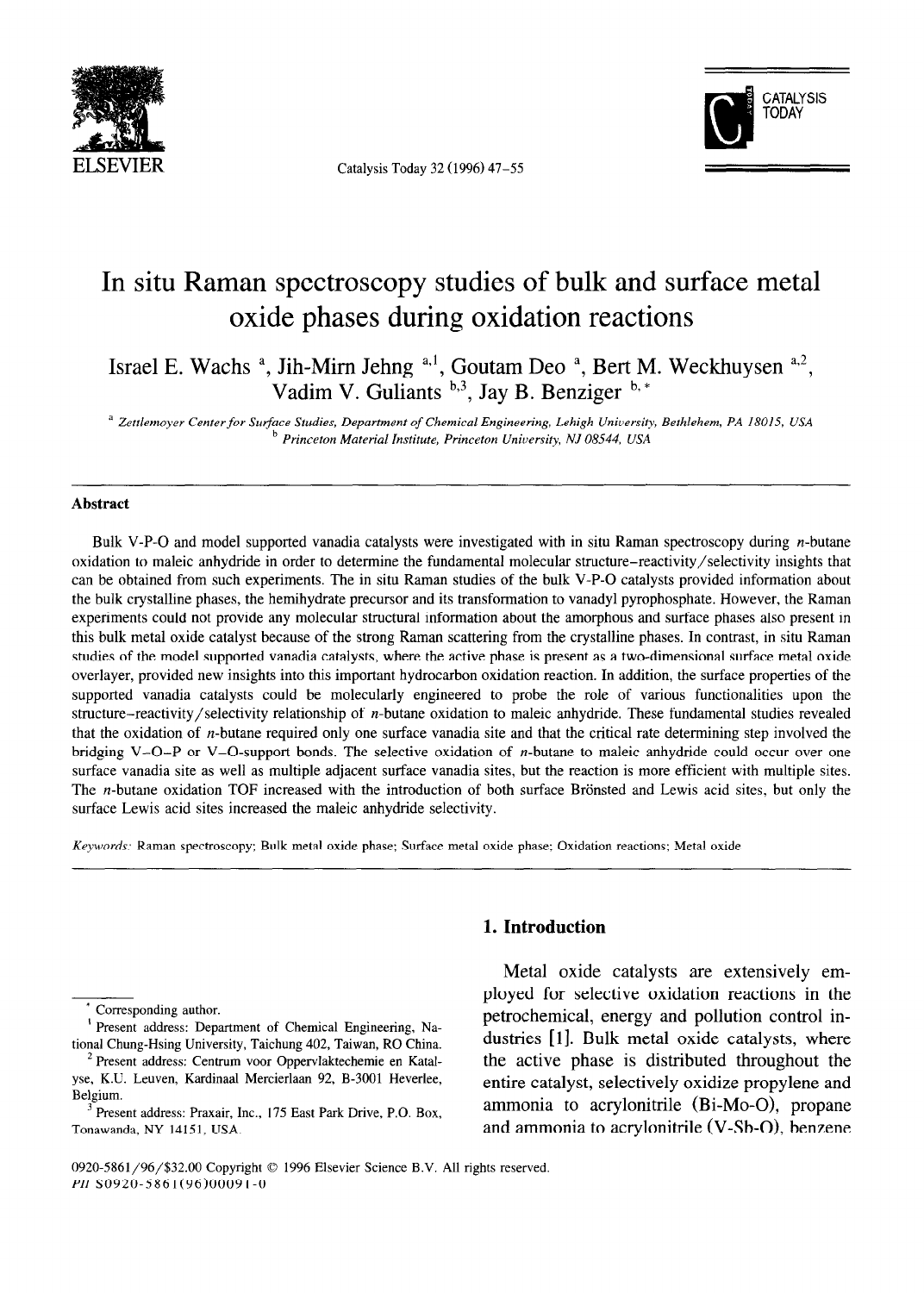to maleic anhydride **(V-MO-O),** n-butane to maleic anhydride **(V-P-O),** n-pentane to maleic/phthalic anhydride **(V-P-O)** and methanol to formaldehyde **(Fe-MO-O) [2].** Supported metal oxide catalysts, where the active phase is present as a two-dimensional surface metal oxide overlayer on the oxide support, selectively oxidize  $o$ -xylene to phthalic anhydride  $(V, O, TiO)$ , aromatic methyl groups with ammonia to nitrile groups  $(V, O, TiO_2)$ , chlorinated hydrocarbons to CO, and HCl  $(CrO<sub>3</sub>/Al<sub>2</sub>O<sub>3</sub>)$  and selectively reduce NOx with ammonia to  $N_2$  (V<sub>2</sub>O<sub>5</sub>-WO<sub>3</sub>/TiO<sub>2</sub> and V<sub>2</sub>O<sub>5</sub>- $MoO<sub>3</sub>-WO<sub>3</sub>/TiO<sub>2</sub>)$  [3]. The widespread use of metal oxide catalysts in industry has initiated many fundamental studies into their molecular structure-reactivity/selectivity relationships [4,5]. Raman spectroscopy is one of the few characterization techniques that can provide fundamental molecular structural information about metal oxide catalysts during oxidation reactions [5-g]. The type of fundamental information that can be obtained with in situ Raman spectroscopy studies of metal oxide catalysts will be examined in this paper. The present study will focus on the selective oxidation of n-butane to maleic anhydride over bulk V-P-O and model supported vanadia catalysts in order to contrast the different information that can be obtained about bulk and surface metal oxide phases from in situ Raman spectroscopy studies.

# 2. **Experimental**

The preparation of the bulk V-P-O catalysts has been described in detail elsewhere [10]. The model supported vanadia catalysts were prepared by the incipient-wetness impregnation method  $[11]$  using the following metal oxide supports: TiO<sub>2</sub> (Degussa,  $\sim 55 \text{ m}^2/\text{g}$ ), ZrO, (Degussa,  $\sim 39 \text{ m}^2/\text{g}$ ), Nb<sub>2</sub>O<sub>5</sub> (Niobium Products Company,  $\sim 50 \text{ m}^2/\text{g}$ , CeO<sub>2</sub> ( $\sim 36$ )  $m^2/g$ ), Al<sub>2</sub>O<sub>3</sub> (Harshaw,  $\sim 180 \text{ m}^2/g$ ) and SiO<sub>2</sub> (Cab-O-Sil, EH-5,  $\sim$  380 m<sup>2</sup>/g).

A detailed description of the in situ Raman

spectrometer system may be found elsewhere [ill.

The microreactor employed in the kinetic studies as well as the gas chromatographic analysis of the catalytic reaction products have been described in detail in our previous publication  $[10]$ .

# 3. **Results and discussion**

For bulk metal oxide catalysts, Raman spectroscopy provides information about the bulk sites since it is inherently a bulk spectroscopy (typically about 1 micron depth analysis) [6- 8,121. Consequently, insights can be obtained about (1) the structure of bulk crystalline metal oxide phases, (2) the extent of crystallization of bulk metal oxide phases, (3) the phase transformations of bulk metal oxide phases, (4) the coordination of bulk metal oxide sites and (5) the participation of specific metal oxide bonds in catalysis (with the aid of oxygen-18 isotopic tracer studies). Unfortunately, information about the surface of the bulk metal oxide catalysts can not be obtained because of the significantly stronger Raman scattering from the crystalline bulk metal oxide phases (typically orders of magnitude greater). Coexisting amorphous phases similarly can not be detected because of their much weaker Raman scattering relative to crystalline bulk metal oxide phases, but amorphous phases may be detectable in the absence of accompanying crystalline bulk metal oxide phases. Thus, Raman spectroscopy primarily provides structural information about the crystalline phases present in bulk metal oxide catalysts.

As an example of a bulk metal oxide catalyst system, the oxidation of  $n$ -butane to maleic anhydride over a V-P-O catalyst will be examined with in situ Raman spectroscopy. The commercial V-P-O catalyst employed for *n*-butane oxidation to maleic anhydride is initially synthesized as a hemihydrate precursor, VOHPO<sub>4</sub>  $\cdot$  $0.5H<sub>2</sub>O$ , and is subsequently transformed to the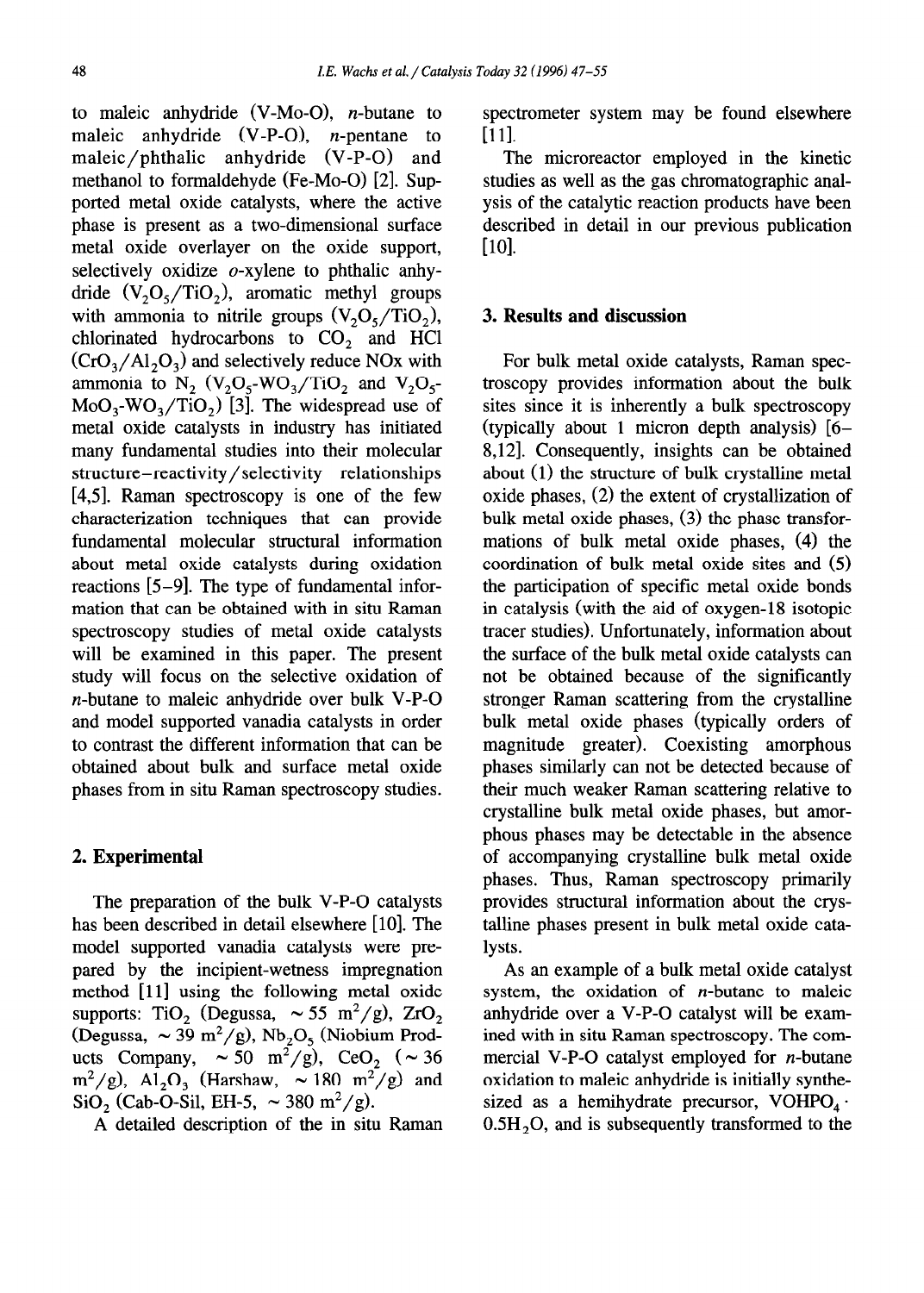

Fig. 1. In situ Raman of transformation of the  $VOHPO<sub>4</sub>·0.5H<sub>2</sub>O$ precursor to vanadyl pyrophosphate in helium.

active vanadyl pyrophosphate phase,  $(VO)$ ,  $P_2O_7$ , [13,14]. The transformation of the hemihydrate precursor to the active pyrophosphate phase in a helium atmosphere was monitored via in situ Raman spectroscopy as a function of temperature as shown in Fig. 1. The hemihydrate precursor possesses several Raman bands in the 900–1000  $\text{cm}^{-1}$  region which are labelled h. Heating the hemihydrate precursor to approximately 400°C results in a decrease of the Raman hemihydrate signal due to thermal broadening and decomposition of this phase. The hemihydrate Raman signal is essentially absent above 431°C due to its complete transformation, but a corresponding Raman signal for the pyrophosphate phase is not observed until the sample is cooled to room temperature (Raman peaks are labelled p). The absence of a strong pyrophosphate signal at elevated temperatures reveals that the pyrophosphate phase is initially not well crystallized and may also possess an amorphous component. This is confirmed by the further crystallization of the pyrophosphate phase, about a factor of 5 increase in Raman intensity, during the initial 20-30 days of n-butane oxidation and the direct observation of an amorphous layer on the (200) planes of the vanadyl pyrophosphate crystals with high resolution-transmission electron microscopy (HR-TEM) [lo]. The HR-TEM studies reveal that the amorphous layer, initially  $\sim 1.5$  nm thick, contracts and completely disappears within 23 days of  $n$ -butane oxidation. The crystallization of the vanadyl pyrophosphate surface coincided with a much higher steady state selectivity to maleic anhydride (the selectivity increased from 47 to 62% at 25% conversion of n-butane). During this period, the transformed catalyst only exhibited the Raman features of vanadyl pyrophosphate and no additional Raman bands were observed during in situ Raman studies of n-butane oxidation over the catalyst. The presence of an amorphous phase during the transformation of the hemihydrate precursor to the active vanadyl pyrophosphate phase has also recently been concluded in publications by Cavani and Trifirò [13] and Hutchings et al. [14].

The above studies demonstrate that Raman spectroscopy provided bulk information about the V-P-O catalysts (crystalline phases present, phase transformation and extent of crystallization), but could not provide direct information about the amorphous phase or the surface of this catalyst. The corresponding catalytic data revealed that the crystallization of the amorphous layer on the (200) planes of the vanadyl pyrophosphate crystals was critical for the enhanced selectivity towards maleic anhydride. Thus, Raman spectroscopy is not able to provide the fundamental molecular structural information about the catalyst surface as well as the amorphous phase for this bulk oxide system because of its greater sensitivity towards the crystalline bulk V-P-O phases. Unfortunately, other molec**ular** spectroscopies (NMR, EXAFS/XANES, UV-Vis DRS and IR) are also not able to provide information about the molecular structure of the surface present in V-P-O catalysts because of their much stronger signals from the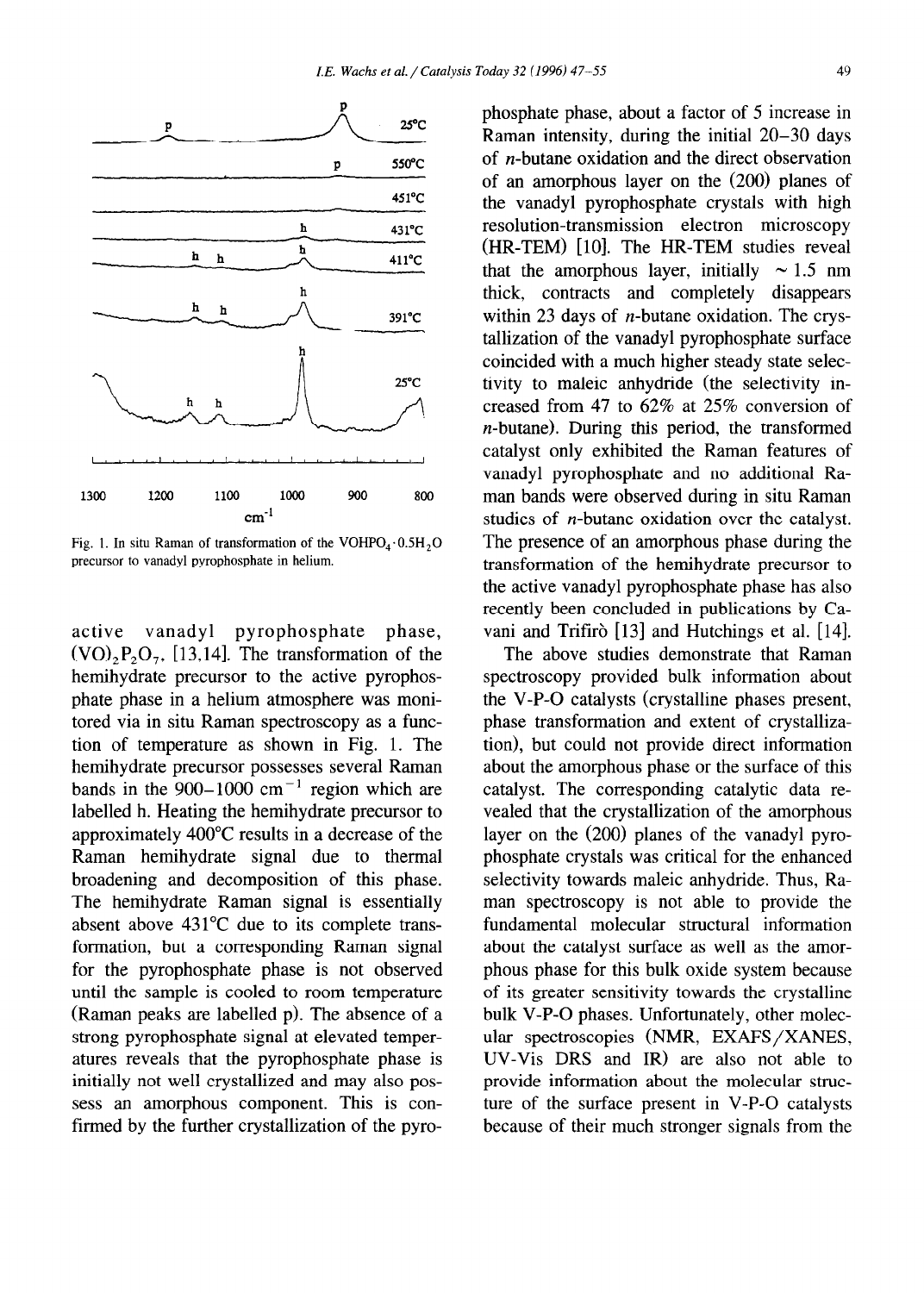catalyst bulk than the catalyst surface [15]. Limitations of both bulk and surface characterization techniques currently available, coupled with the complex solid-state chemistry of vanadium phosphates, have led to considerable confusion and contradictions in the literature concerning the identity of the active sites involved in different steps of n-butane oxidation to maleic anhydride over V-P-O catalysts [15].

Unlike bulk metal oxide catalysts, detailed surface structural information on a molecular level can be obtained from model supported metal oxide catalysts containing two-dimensional overlayers of surface metal oxide species [3,6-9]. A unique feature of supported metal oxide catalysts is that the active component is exclusively present as a dispersed phase, 100% dispersion, below monolayer coverage and there are no spectroscopic complications from the coexistence of bulk crystalline phases. The only bulk crystalline phases present below monolayer coverage are due to the oxide supports (titania, zirconia, etc.), but these oxides typically give rise to weak Raman signals that usually occur at much lower frequencies than the active surface metal oxide species. For supported vanadia catalysts [16], Raman spectroscopy provides direct fundamental surface information about (1) the ratio of isolated and polymerized surface vanadia species, (2) terminal  $V = O$  and bridging V-O-V bonds, (3) extent of reduction of the surface vanadia species during catalysis, (4) influence of the oxide support ligands, (5) influence of acidic/basic metal oxide additives (promoters/poisons) and participation of specific M-O bonds in catalysis (with the aid of oxygen-18 labelled isotope experiments). The Raman studies, however, can not provide direct information about the V-O-support bonds because they are slightly ionic and, consequently, Raman inactive [9]. Thus, in situ Raman studies during oxidation reactions over model supported metal oxide catalysts can provide new insights into the surface properties of oxide catalysts which are not attainable with bulk metal oxide catalysts.



Fig. 2. In situ Raman of n-butane oxidation over 17.5%  $V_2O_5/Al_2O_3$  catalyst: (a)  $O_2$ , 100 cc/min, 230°C; (b)  $C_4H_{10}/O_2$  /He, 100 cc/min, 230°C; (c)  $C_4H_{10}/O_2$  /He, 100 cc/min, 300°C; (d)  $C_4H_{10}/O_2$ /He, 100 cc/min, 350°C; (e)  $C_4H_{10}$  /He, 100 cc/min, 350°C; (f) O<sub>2</sub>, 350°C.

The oxidation of  $n$ -butane to maleic anhydride over model supported vanadia catalysts was investigated with in situ Raman spectroscopy in order to obtain additional fundamental insights into this important catalytic reaction. The model supported metal oxide catalysts consisted of (1) surface vanadia phases on different oxide supports approaching monolayer coverage, (2) surface vanadia species on  $TiO<sub>2</sub>$  as a function of surface coverage and (3) surface vanadia and surface phosphate species on TiO,. The in situ Raman spectra of a 17.5%  $V_2O_5/Al_2O_3$  catalyst (approximately 90% of monolayer coverage) during  $n$ -butane oxidation are presented in Fig. 2. The fully oxidized catalyst exhibited Raman bands at 920, 800, 600 and  $550 \text{ cm}^{-1}$  due to the presence of bridging V-O-V bonds and  $1028 \text{ cm}^{-1}$  due to terminal  $V = O$  bonds. During *n*-butane oxidation, the polymeric bridging V-O-V functionalities be-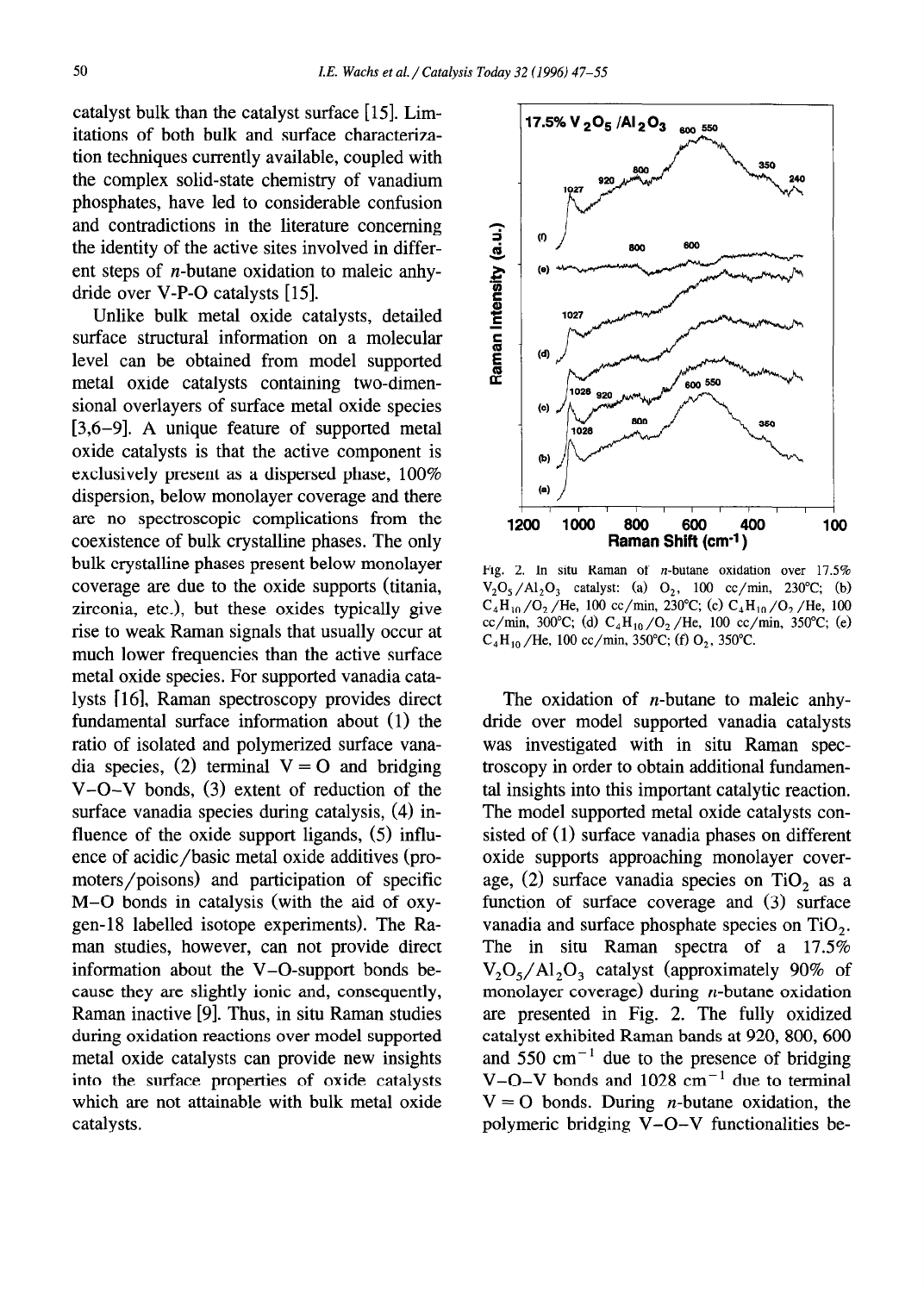| Catalyst               | Weight $(g)$ | Flow<br>(cc/min) | Butane conversion<br>$(mol\%)$ | MA <sup>a</sup> selectivity<br>$(mol\%)$ | <b>Butane TOF</b><br>$(10^{-5} \text{ s}^{-1})$ | <b>MATOF</b><br>$(10^{-5} s^{-1})$ |
|------------------------|--------------|------------------|--------------------------------|------------------------------------------|-------------------------------------------------|------------------------------------|
| $7\%V_2O_5/SiO_2$      | 0.577        | 7.4              | $\leq$ 2                       | Tr                                       | 0.4                                             | Tr                                 |
|                        |              | 11.9             | 28.6                           | 16.6                                     | 6.0                                             | 1.0                                |
| $17.5\%V_2O_5/Al_2O_3$ | 0.625        | 17.8             | 7.2                            | 44.5                                     | 0.9                                             | 0.4                                |
| $6\%V_2O_5/Nb_2O_5$    | 0.885        | 13.9             | 17.3                           | 36.7                                     | 3.6                                             | 1.3                                |
| $4\%V_2O_5/ZrO_2$      | 0.794        | 11.3             | 16.0                           | 9.3                                      | 4.5                                             | 0.4                                |
| $3\%V, O, CeO,$        | 0.622        | 14.2             | 10.6                           | 12.6                                     | 6.3                                             | 0.8                                |
| $5\%V_2O_5/TiO_2$      | 0.566        | 25.5             | 27.8                           | 30.5                                     | 19.6                                            | 6.0                                |

Table 1 The effect of the metal oxide support on *n*-butane oxidation on supported vanadia catalysts at  $221^{\circ}\text{C}$  in 1.2 vol% *n*-butane in air

 $A^a$  MA = maleic anhydride.

 $<sup>b</sup>$  The data in this row were collected at 350 $^{\circ}$ C.</sup>

came more extensively reduced than the terminal  $V = O$  bonds (compare Fig. 2a and Fig. 2b-d). At higher temperatures, the reduction of the terminal  $V = O$  bond became more pronounced (compare Fig. 2a and Fig. 2d). In the absence of oxygen, both the terminal  $V = O$  and bridging V-O-V bonds were essentially absent from the Raman spectrum due to extensive reduction of these functionalities (see Fig. 2e). Unfortunately, the reduced surface vanadia species did not give rise to new Raman bands because of their weak or inactive Raman signals. Exposure to an oxygen environment readily reoxidized the surface vanadia species and yielded the initial Raman spectrum (compare Fig. 2a and Fig. 2f). Essentially the same trends were observed with other supported vanadia catalysts (vanadia/titania, vanadia/zirconia, vanadia/niobia, and vanadia/ceria): the surface vanadia species were partially reduced during n-butane oxidation and the polymeric bridging V-O-V functionality was always more exten-

sively reduced than the terminal  $V = O$  bond functionality. For the  $V_2O_5/SiO_2$  catalyst, however, the polymeric V-O-V functionality was absent and the terminal  $V = O$  bond was not reduced during  $n$ -butane oxidation. Thus, the general observation is that the surface vanadia  $(+ 5)$  species are only partially reduced during n-butane oxidation and that the polymeric bridging V-O-V functionality is more extensively reduced than the terminal  $V = O$  functionality.

The performance of the supported vanadia catalyst during  $n$ -butane oxidation is shown in Table 1 as a function of the specific oxide support. The butane turnover frequency (TOF), the number of butane molecules converted per surface vanadia species per second, reveals that the TOF is a strong function of the specific oxide support and varies by a factor of approximately 50 (titania > ceria > zirconia > niobia > alumina  $>$  silica). Comparison of the butane oxidation TOF with the corresponding extent of reduction of the surface vanadia species during

| г |  |
|---|--|
|   |  |

Performance of titania support in *n*-butane oxidation at  $221^{\circ}$ C in 1.2 vol% *n*-butane in air

| Catalyst          | Weight $(g)$ | Flow<br>(cc/min) | Butane conversion<br>(mod 6) | MA selectivity<br>(mol%) | <b>Butane TOF</b><br>$(10^{-5} s^{-1})$ | <b>MATOF</b><br>$(10^{-5} \text{ s}^{-1})$ |
|-------------------|--------------|------------------|------------------------------|--------------------------|-----------------------------------------|--------------------------------------------|
| $1\%V_2O_5/TiO_2$ | 0.890        | 8.7              | 16.0                         | 22.8                     | 12.4                                    | 2,8                                        |
| $2\%V_2O_5/TiO_2$ | 0.612        | 17.6             | 24.2                         | 9.9                      | 27.7                                    | 2.7                                        |
| $3\%V_2O_5/TiO_2$ | 0.603        | 19.9             | 27.0                         | 17.0                     | 23.4                                    | 4.0                                        |
| $4\%V_2O_5/TiO_2$ | 0.700        | 30.7             | 30.7                         | 29.9                     | 25.5                                    | 6.6                                        |
| $5\%V_2O_5/TiO_2$ | 0.566        | 25.5             | 27.8                         | 30.5                     | 19.6                                    | 6.0                                        |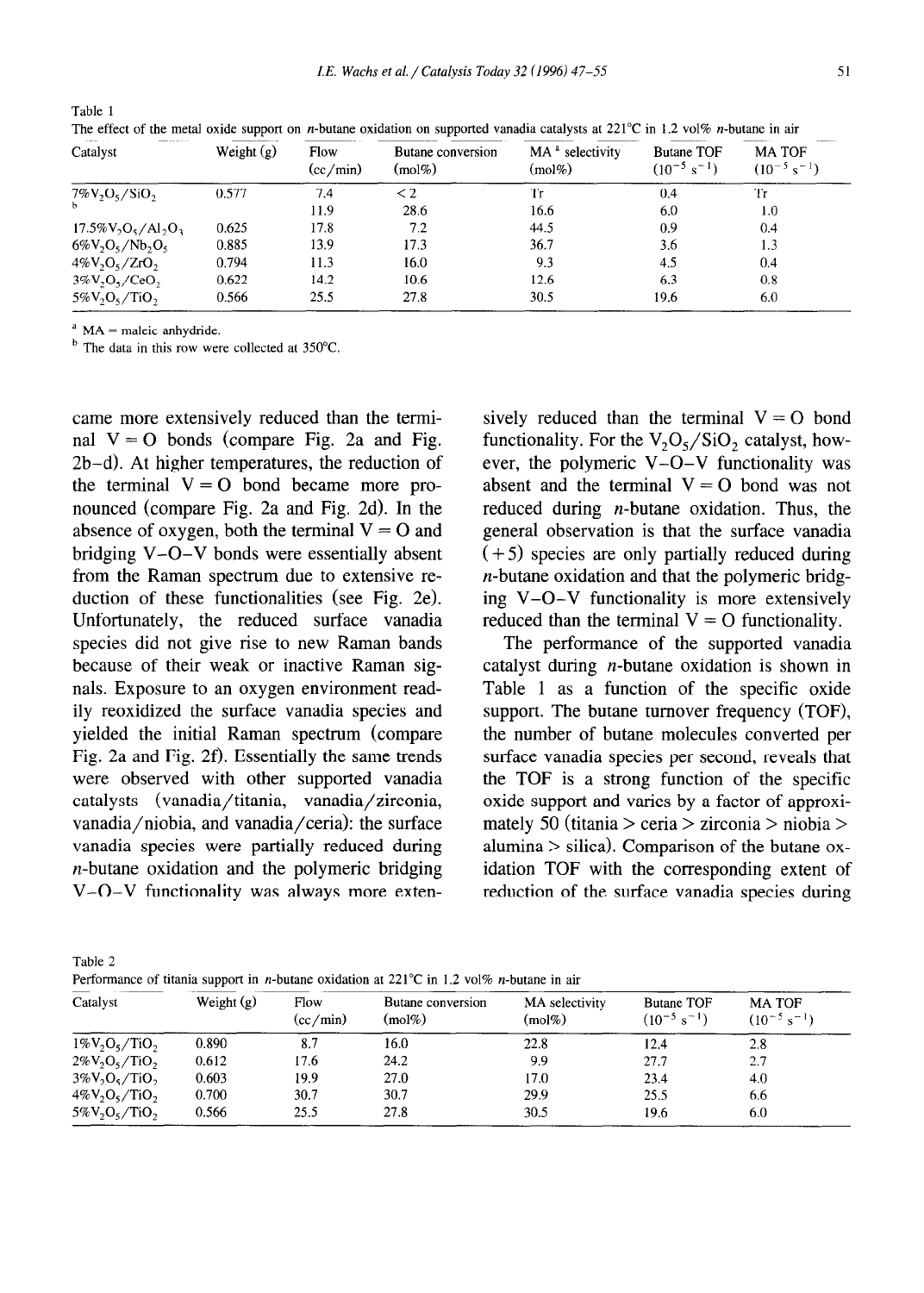the in situ Raman studies demonstrates that there is no correlation between these two parameters. For example, during  $n$ -butane oxidation the most extensively reduced supported vanadia catalyst was vanadia/alumina and the least reduced supported vanadia catalyst was vanadia/silica, but these were the two least active catalyst systems for this oxidation reaction. The butane TOF was also found not to be strongly dependent on the surface vanadia coverage for the vanadia/titania catalyst system (see Table 2). This observation suggests that (1) the n-butane oxidation TOF is not related to the concentration of polymeric bridging V-O-V functionality, which increases with surface vanadia coverage for this system  $[17,18]$  and  $(2)$ that butane oxidation, the sum of the selective and nonselective oxidation reactions, requires primarily one surface vanadia site [9,16]. The n-butane oxidation TOF also did not correlate with the Raman band position, or bond strength, of the terminal  $V = 0$  bond which was approximately the same during  $n$ -butane oxidation,  $1025-1028$  cm<sup>-1</sup>, for vanadia/titania, vanadia/zirconia and vanadia/alumina, but the corresponding n-butane oxidation TOF varied by approximately a factor of 20. In situ Raman experiments with oxygen-18 labelling of the terminal  $V = O$  bond during butane oxidation showed that the exchange time of this bond was approximately 20 times longer than the characteristic reaction time  $(1/TOF)$ , and suggests that this bond is too stable to be involved with the rate determining step of this reaction. The strong influence of the specific oxide support ligand on the n-butane oxidation TOF, approximately a factor of 50, suggests that the bridging V-O-support bonds are involved in the critical rate determining step associated with  $n$ -butane oxidation.

The maleic anhydride selectivities for the various supported vanadia catalysts containing high surface coverages are shown in Table 1. The maleic anhydride selectivity trend varied as follows: alumina > niobia > titania > zirconia  $>$  ceria. This trend parallels the strength of the Lewis acid sites of the oxide supports: alumina  $>$  niobia  $>$  titania  $\sim$  zirconia [19]. This observation is consistent with the critical reaction step involving the bridging V-O-support bond which is in immediate vicinity of the Lewis acid sites of the oxide support. The influence of surface vanadia coverage on the titania support upon the maleic anhydride selectivity is presented in Table 2. With the exception of the lowest vanadia coverage, the maleic anhydride selectivity increases with surface vanadia coverage up to monolayer coverage ( $\sim 6\%$  V<sub>2</sub>O<sub>5</sub>/TiO<sub>2</sub>). At the higher coverages, a maleic anhydride selectivity of approximately 30% is obtained at approximately 30% conversion of n-butane. A similar increasing trend with surface vanadia coverage is seen for the maleic anhydride TOF in Table 2. The increasing maleic anhydride selectivity and TOF with surface vanadia coverage suggests that adjacent surface vanadia sites, possibly two sites, are more efficient in selectively oxidizing n-butane to maleic anhydride than the isolated surface vanadia sites which predominate at lower surface vanadia coverages. However, the results also suggest that isolated surface vanadia sites are capable of oxidizing  $n$ -butane to maleic anhydride since such sites predominate at low surface vanadia coverages  $\overline{[16-18]}$ . This is further confirmed by the butane oxidation studies over the vanadia/silica catalyst where only isolated surface vanadia sites are present and maleic anhydride production is also observed at elevated temperatures (see Table 1). Thus, the selective oxidation of butane to maleic anhydride can occur over isolated as well as multiple adjacent surface vanadia sites, but the process is more efficient with adjacent surface vanadia sites.

The influence of surface phosphate species on the 1%  $V_2O_5/TiO_2$  catalyst was also examined with in situ Raman spectroscopy and  $n$ butane oxidation. The surface phosphate species were anchored to the titania support prior to the introduction of the surface vanadia species. The surface phosphate species on titania have been found to possess a tridentate hydrogenphosphate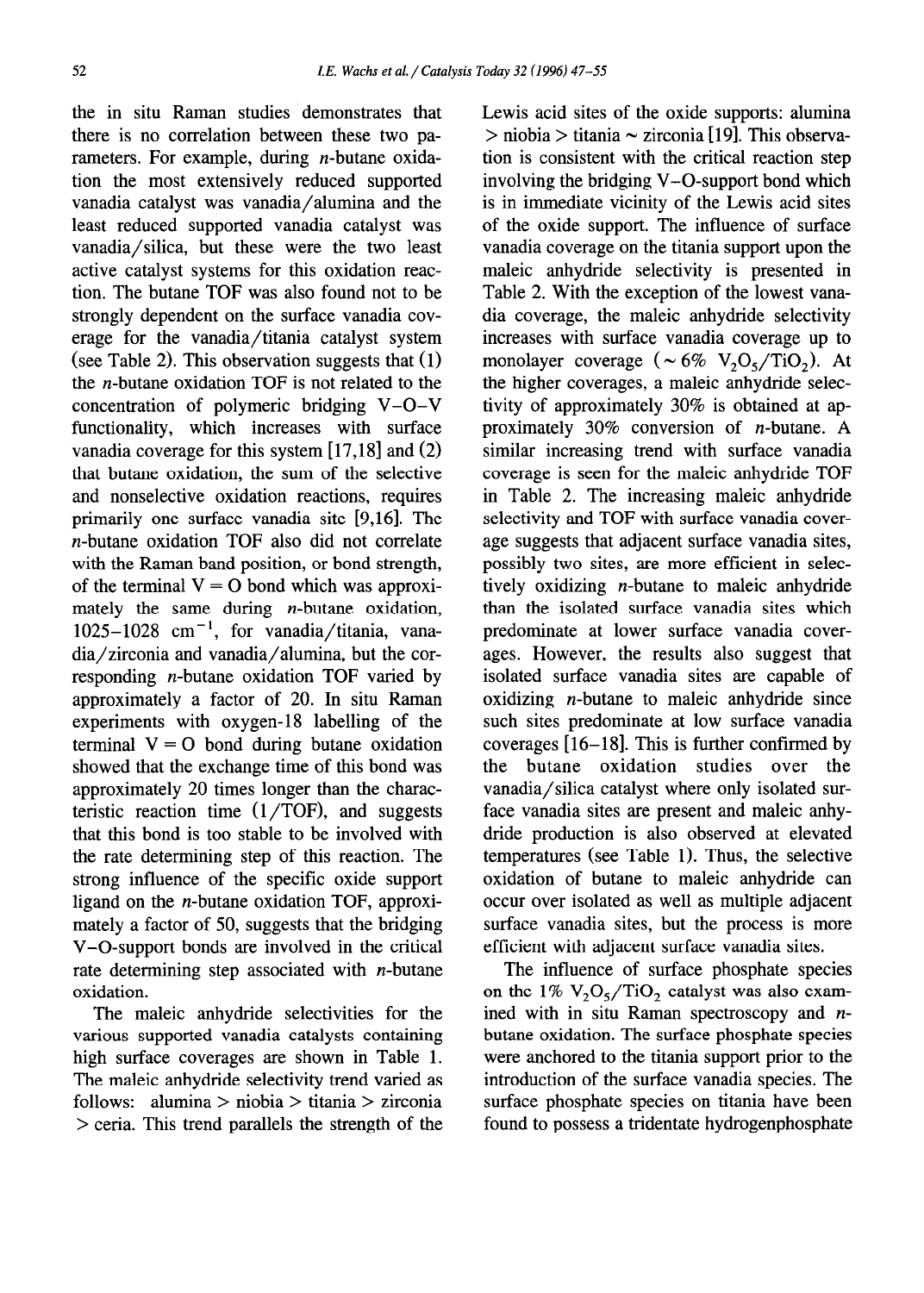structure,  $HO-P(-O-Ti)$ , with weak Brönsted acid sites [21]. The subsequent introduction of surface vanadia species is expected to form V-O-P bonds via titration of the POH bonds of the surface phosphate species as well as some V-O-T1 bonds to exposed Ti-OH sites [9,16,21]. The in situ Raman studies demonstrated that this two-step preparation procedure results in the formation of surface vanadia species coordinated to the phosphated titania support (no crystalline V-P-O phases are formed [20]) and that the surface vanadia species remain essentially fully oxidized during  $n$ -butane oxidation. The corresponding catalytic performance of the 1%  $V_2O_5/5% P_2O_5/TiO_2$  and the unpromoted 1%  $V_2O_5/TiO_2$  catalysts are presented in Table 3. The surface phosphate promoter increased both the  $n$ -butane oxidation TOF and the maleic anhydride selectivity by more than a factor of 2 at comparable conversions of  $n$ -butane oxidation. A maleic anhydride selectivity of 56% was obtained at 12.1% butane conversion. This combined increase in  $n$ butane oxidation and maleic anhydride selectivity resulted in more than a factor of 5 increase in the maleic anhydride TOF. This dramatic increase in the maleic anhydride production demonstrates the importance of bridging V-O-P bonds during  $n$ -butane oxidation to maleic anhydride. This observation is consistent with the above conclusion that the bridging V-O-support bond is involved in the critical step during n-butane oxidation.

The influence of surface Brönsted acid and Lewis acid sites on the behavior of a  $1\%$  $V_2O_5/TiO_2$ , were also examined by introducing surface tungsten oxide and surface niobium oxide species, respectively [19,20]. In situ Raman studies revealed that the tungsten oxide and niobia additives was present on the titania surface as two-dimensional surface metal oxide species (no bulk oxide phases and no complexes with the surface vanadia species). The influence of these two surface metal oxide additives on the performance of the  $1\%$  V<sub>2</sub>O<sub>5</sub>/TiO<sub>2</sub> catalyst during n-butane oxidation are presented in Table 3. The introduction of the surface tungsten oxide Brönsted acid sites increased the surface butane oxidation TOF by almost a factor of 3, but did not appear to have a significant influence on the maleic anhydride selectivity. The higher n-butane oxidation TOF was responsible for the higher maleic anhydride TOF since the maleic anhydride selectivity was almost unchanged by the surface tungsten oxide additive. In contrast, the introduction of the surface niobia Lewis acid sites increased the n-butane oxidation TOF by a factor of more than 4 and also had approximately a 50% improvement in maleic anbydride selectivity. The combined increase in n-butane oxidation TOF and maleic anhydride selectivity resulted in more than a factor of 6 increase in the maleic anhydride TOF due to the introduction of the surface niobia additive. Thus, both surface Brönsted acid and Lewis acid sites improve the performance of *n*-butane oxidation to maleic anhydride, but the Brönsted acid sites appear to only increase the oxidation of  $n$ -butane while the Lewis acid sites increase both the oxidation of n-butane and the maleic anhydride selectivity.

The above fundamental studies with in situ Raman and *n*-butane oxidation involving the model supported vanadia catalysts provide new

Table 3

| The effect of acidic promoters on <i>n</i> -butane oxidation on the $1\%V_2O_5/TiO_2$ catalyst at 221°C in 1.2 vol% <i>n</i> -butane in air |  |  |
|---------------------------------------------------------------------------------------------------------------------------------------------|--|--|
|                                                                                                                                             |  |  |
|                                                                                                                                             |  |  |

| Catalyst                     | Weight $(g)$ | Flow<br>(cc/min) | Butane conversion<br>$(mol\%)$ | MA selectivity<br>$(mol\%)$ | <b>Butane TOF</b><br>$(10^{-5} \text{ s}^{-1})$ | <b>MA TOF</b><br>$(10^{-5} s^{-1})$ |
|------------------------------|--------------|------------------|--------------------------------|-----------------------------|-------------------------------------------------|-------------------------------------|
| $1\%V_2O_5/TiO_2$            | 0.890        | 8.7              | 16.0                           | 22.8                        | 12.4                                            | 2.8                                 |
| $1\%V_2O_5/5\%P_2O_5/TiO_2$  | 0.172        | 5.0              | 12.1                           | 56.2                        | 27.0                                            | 15.2                                |
| $6\%WO_1/1\%V_2O_5/TiO_2$    | 0.708        | 8.9              | 23.6                           | 26.2                        | 34.1                                            | 8.9                                 |
| $6\%Nb_2O_5/1\%V_2O_5/TiO_2$ | 0.181        | 7.5              | 10.7                           | 35.1                        | 50.8                                            | 17.8                                |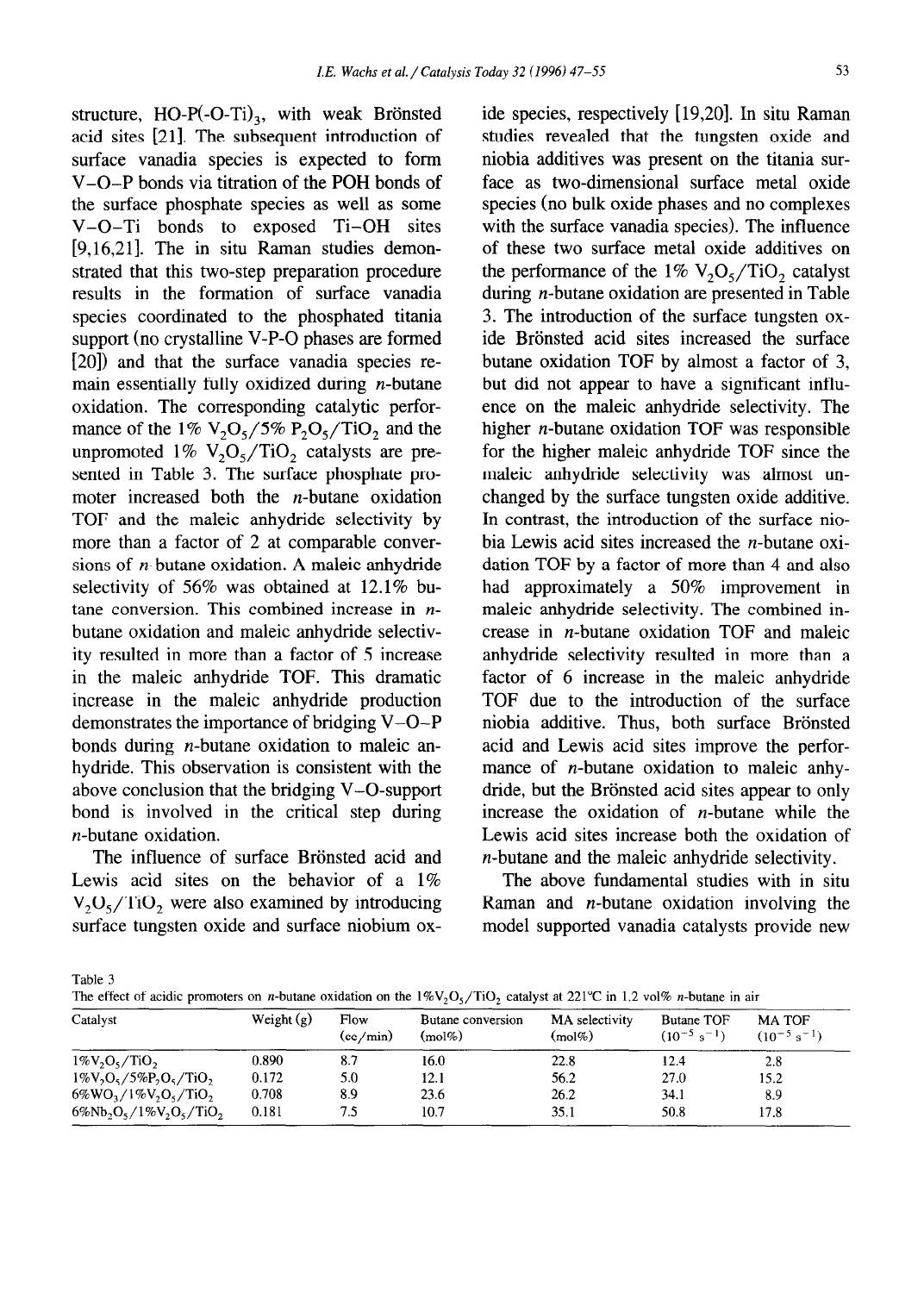surface molecular information about this important hydrocarbon oxidation reaction. Such fundamental insights were not directly achievable with corresponding in situ Raman studies of bulk V-P-O catalysts because of the limitations of the Raman characterization technique with regard to providing surface molecular information about bulk metal oxide catalysts. According to the bulk V-P-O catalyst literature, experimental results support the conclusions that the best catalysts preferentially expose the (200) planes of  $(VO)$ ,  $P_2O_7$ , and that the bulk vanadyl pyrophosphates serves as a support for this active surface [13,15]. The recent models for *n*-butane oxidation are based on the presence of vanadyl dimers in the (200) plane of vanadyl pyrophosphate  $[13, 15]$ . The following types of hypothetical active sites have been proposed to exist on the active (200) plane of bulk vanadyl pyrophosphate catalysts:  $(1)$  Brönsted acid sites,  $(2)$ Lewis acid sites, (3) one electron redox couple:  $V^{4+}/V^{5+}$  and  $V^{3+}/V^{4+}$ , (4) two electron redox couple:  $V^{3+}/V^{5+}$ , (5) bridging oxygen  $(V-O-V$  and  $V-O-P$ ), (6) terminal oxygen  $(V = 0)$  and (7) activated molecular oxygen: peroxo and superoxo species [13]. The current studies with the model supported vanadia catalysts are in agreement with the important roles of Brönsted and Lewis acid sites, but Lewis acid sites appear to have a more pronounced effect on the maleic anhydride selectivity than the surface Brönsted acid sites. The bridging oxygen, V-O-P or V-O-support, is the critical bond that controls the rate determining step for the selective oxidation of  $n$ -butane to maleic anhydride. The terminal  $V = O$  and polymeric bridging V-O-V bonds, however, do not appear to influence the n-butane oxidation TOF or maleic anhydride selectivity. Furthermore, the oxidation state of the surface vanadia species does not appear to correlate with either the activity or selectivity of  $n$ -butane oxidation to maleic anhydride. It is not possible to determine from the present in situ Raman studies if a one electron or two electron redox couple is operating during n-butane oxidation over these model supported vanadia catalysts because the reduced surface vanadia species,  $V^{4+}$  and  $V^{3+}$ , do not give rise to a detectable Raman signal. Such information should be readily obtainable from an in situ DRS UV-Vis investigation with the model supported vanadia catalysts and such studies are currently in progress [22]. The model supported vanadia catalytic studies also revealed that only one surface vanadia site is required for the oxidation of  $n$ -butane and that maleic anhydride can be produced with only one surface vanadia site. However, the production of maleic anhydride is more efficient with multiple adjacent surface vanadia sites or surface vanadia dimers. Activated adsorbed molecular oxygen species, peroxo and superoxo, are Raman active, but such signals were not detected in any of the in situ Raman experiments (especially with the vanadia/phosphate/titania catalyst which exhibited a relatively high maleic anhydride selectivity).

# 4. **Conclusions**

Bulk V-P-O and model surface vanadium oxide catalysts were investigated during  $n$ butane oxidation to maleic anhydride with in situ Raman spectroscopy. The Raman studies with the bulk V-P-O catalyst provided structural information about the transformation of the hemihydrate precursor to the active vanadyl pyrophosphate phase, but could not provide any information about the nature of the amorphous and surface phases present in such bulk metal oxide catalysts. Consequently, it was not possible to establish surface molecular structure-reactivity relationships for the bulk V-P-O catalyst.

In contrast, it was possible to directly monitor the surface phases present in model supported vanadia catalysts, which contain the active surface vanadia phase as a two-dimensional overlayer (100% dispersed), with Raman spectroscopy. In addition, it was also possible to molecularly engineer the different surface sites